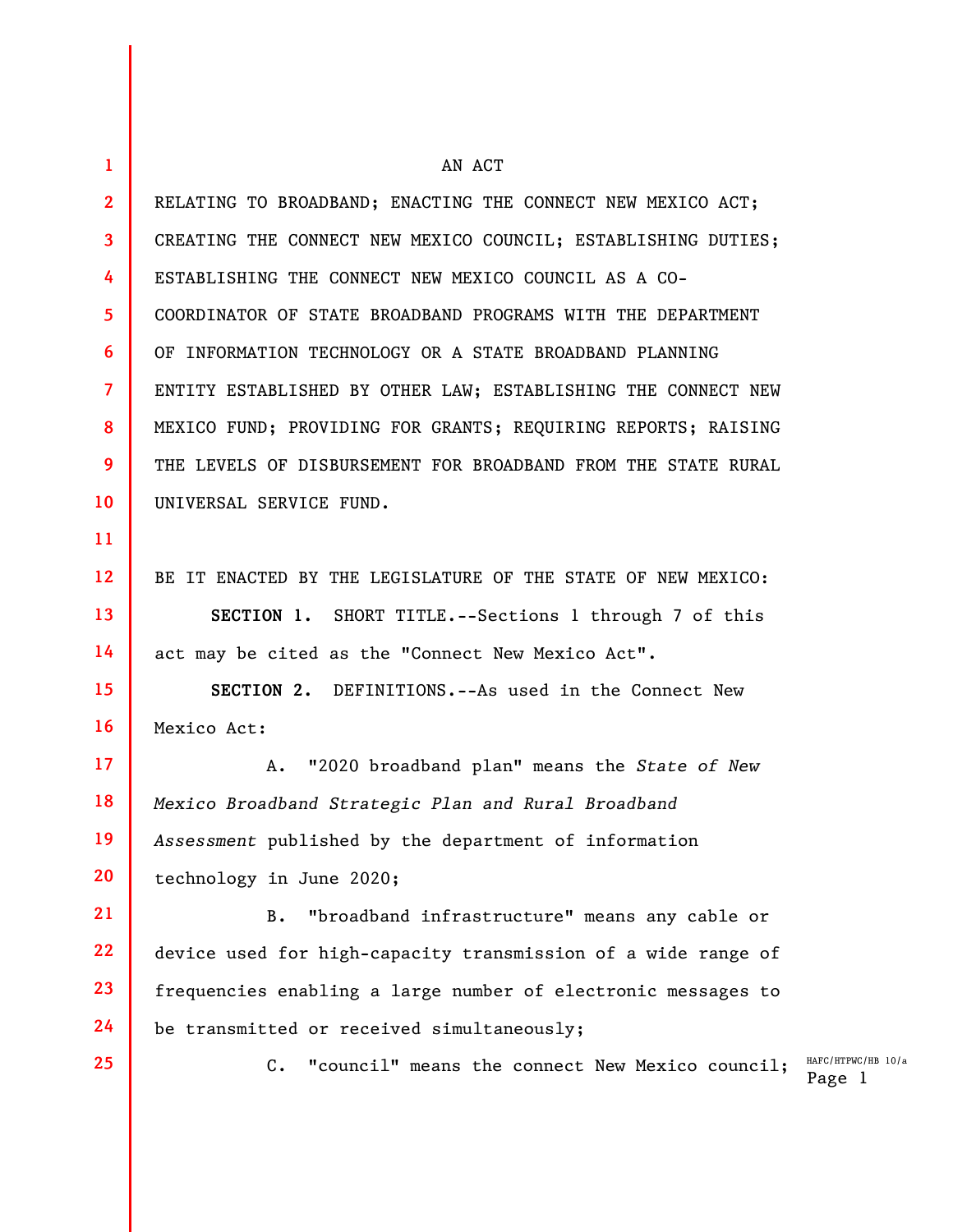D. "department" means the department of information technology; provided that, upon Senate Bill 93 of the first session of the fifty-fifth legislature becoming law, "department" means a state agency, department, division or other organization unit designated in that law to plan or coordinate broadband development efforts by all state agencies;

1

2

3

4

5

6

7

8 9 10 11 12 13 E. "digital equity" means information technology needed for civic and cultural participation, employment, education, business and economic development, lifelong learning and access to essential services generally available to residents regardless of their racial grouping, socioeconomic status or cultural identity;

14 15 F. "digital inclusion" means access to and the ability to use information technologies;

16 17 18 19 20 21 G. "federal assistance funding" means federal grant and loan programs that provide full or matching funding for the development or maintenance of broadband infrastructure, training in the use or administration of internet-based services or the purchase of computers or other devices that access the internet;

22 23 24 25 H. "local government" means the government of a municipality, county or political subdivision of the state or an entity operating pursuant to a joint powers agreement pursuant to the Planning District Act or the Regional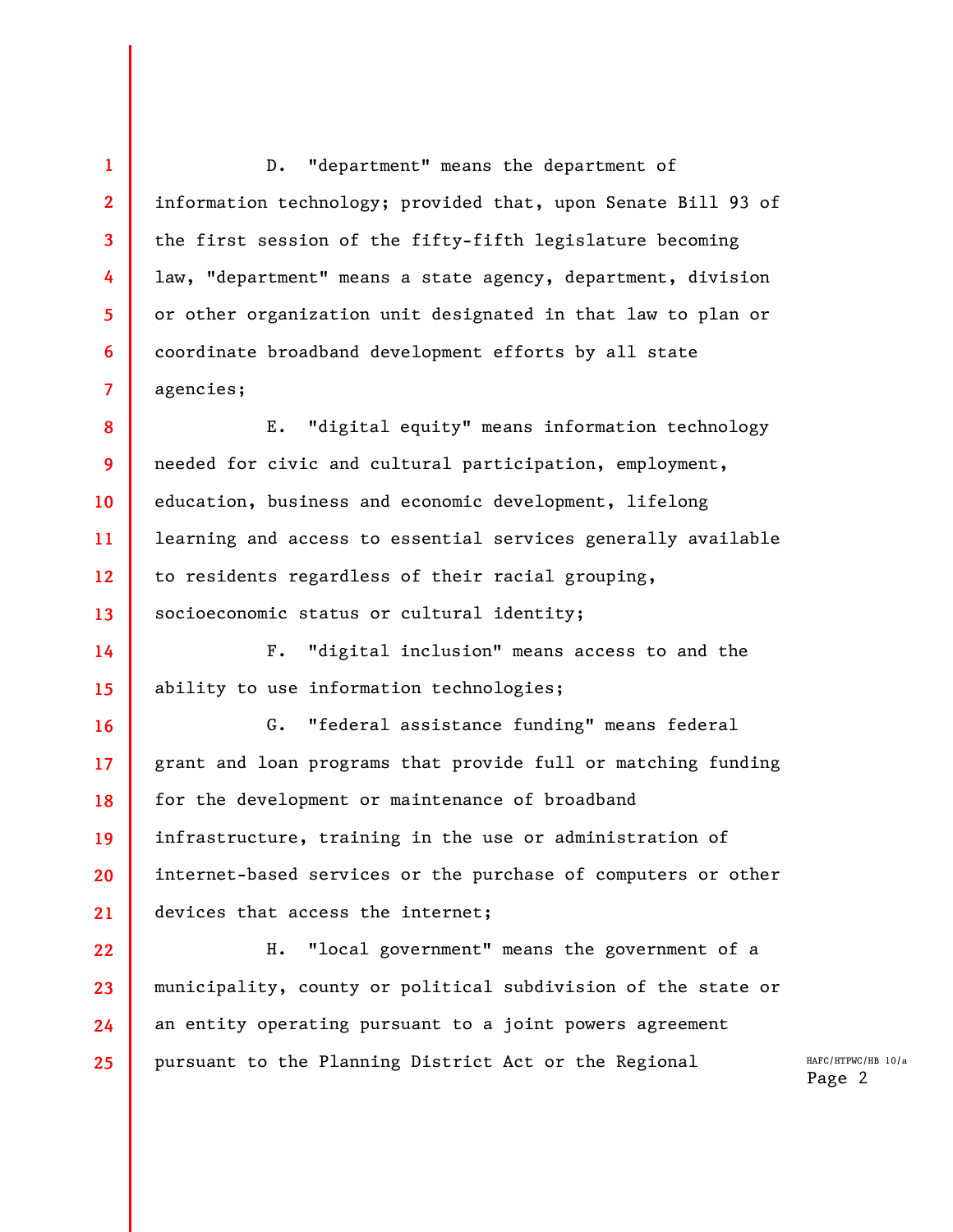## Planning Act;

1

15

16

17

21

22

23

24

25

2 3 4 5 6 7 8 I. "public educational institution" means a public school that receives state funding for its operations, a school district, a public post-secondary educational institution or a state agency that provides administrative services, funding or technical support to public schools, school districts and public post-secondary educational institutions;

9 10 11 12 J. "quality of service" means the standards for broadband service established by the department that meet or exceed the baseline standards established by the federal communications commission;

13 14 18 K. "statewide broadband plan" means a plan developed by the department that may be an updated revision of the 2020 broadband plan; provided that, upon Senate Bill 93 of the first session of the fifty-fifth legislature becoming law, "statewide broadband plan" means the statewide broadband plan developed pursuant to that law;

19 20 L. "tribal government" means the government of a federally or state-recognized Indian nation, pueblo or tribe;

M. "underserved" means an area or property that does not receive internet quality of service access; and

N. "unserved" means an area or property that does not have internet access that meets the baseline standards established by the federal communications commission.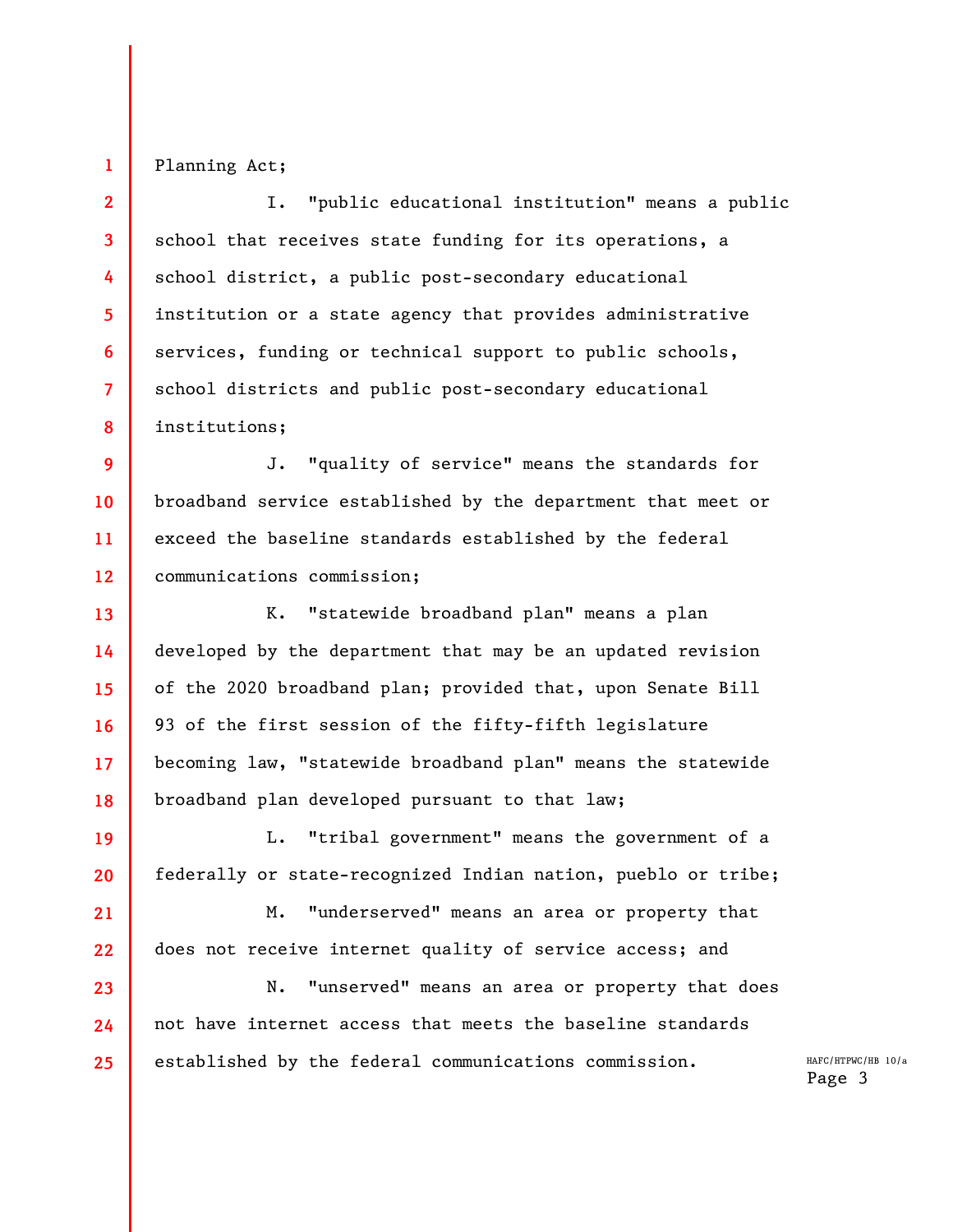(a) one member appointed by the speaker  $HAFC/HTPWC/HB 10/a$ Page 4 1 2 3 4 5 6 7 8 9 10 11 12 13 14 15 16 17 18 19 20 21 22 23 24 25 SECTION 3. COUNCIL CREATED--POWERS.-- A. The "connect New Mexico council" is created and administratively attached to the department. B. The council is composed of the following fifteen members: (1) the secretary of transportation or the secretary's designee; (2) the secretary of economic development or the secretary's designee; (3) the secretary of cultural affairs or the secretary's designee; (4) the secretary of information technology or the secretary's designee; (5) the executive director of the New Mexico mortgage finance authority or the executive director's designee; (6) the secretary of higher education or the secretary's designee; (7) the director of the public school facilities authority or the director's designee; (8) five members of the public who have experience with broadband access and connectivity challenges for either private business or public institutions, appointed as follows: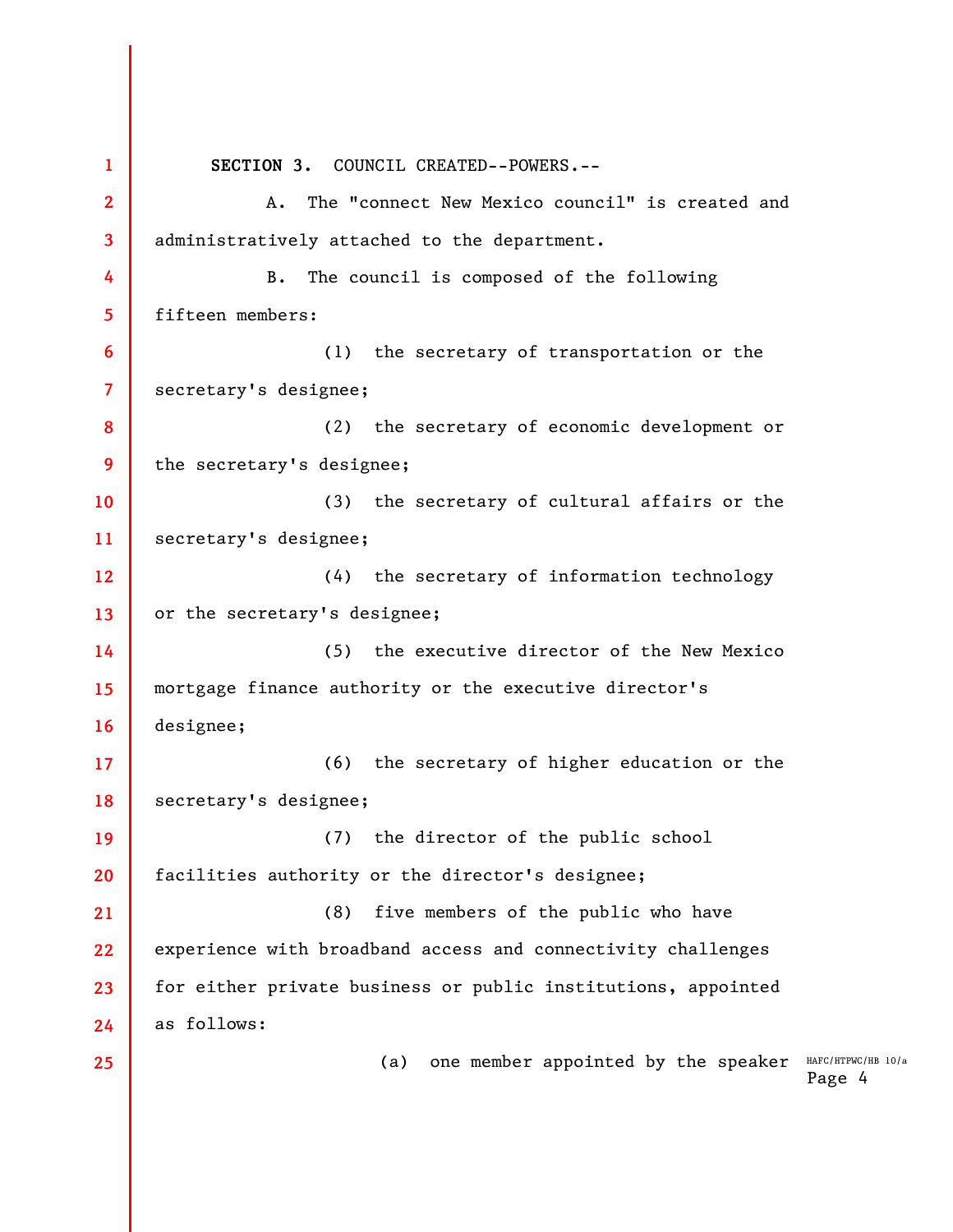1 2 3 4 5 6 7 8 9 10 11 12 13 14 15 16 17 18 19 20 21 22 23 24 25 of the house of representatives; (b) one member appointed by the minority floor leader in the house of representatives; (c) one member appointed by the president pro tempore of the senate; (d) one member appointed by the minority floor leader in the senate; and (e) one member appointed by the governor; and (9) three members appointed by the secretary of Indian affairs: one representative of the Navajo Nation, one representative of Apache tribal governments and one representative of Indian pueblo tribal governments, who are experienced with broadband access and connectivity issues. C. The chair of the council shall be elected by a quorum of the council members. The council shall meet monthly or at the call of the chair. A majority of members constitutes a quorum for the transaction of business. The affirmative vote of at least a majority of a quorum present shall be necessary for an action to be taken by the council. D. Each member of the council appointed pursuant to Paragraph (8) or (9) of Subsection B of this section shall be appointed to a four-year term; provided that to provide for staggered terms: (1) two of the members initially appointed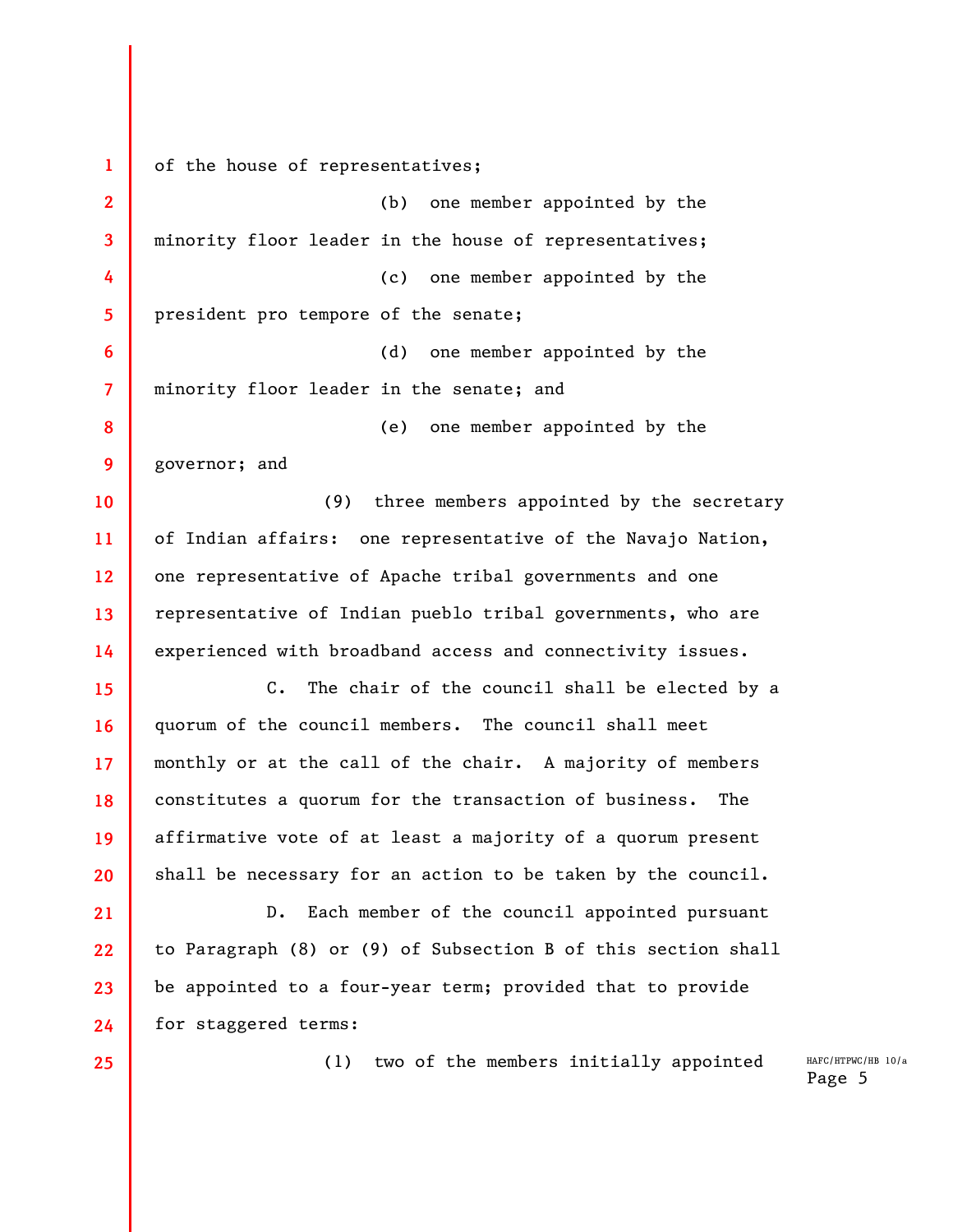HAFC/HTPWC/HB 10/a Page 6 1 2 3 4 5 6 7 8 9 10 11 12 13 14 15 16 17 18 19 20 21 22 23 24 25 pursuant to Paragraph (8) of Subsection B of this section shall be appointed for a term of two years by lot; and (2) one member initially appointed pursuant to Paragraph (9) of Subsection B of this section shall be initially appointed for a term of two years by lot. E. Public members of the council shall be reimbursed for attending meetings of the council as provided for nonsalaried public officers in the Per Diem and Mileage Act and shall receive no other compensation, perquisite or allowance. F. Public members of the council are appointed public officials of the state while carrying out their duties and activities under the Connect New Mexico Act. G. Council members shall be governed by the Governmental Conduct Act. H. The council shall be staffed by the department. SECTION 4. COUNCIL--DUTIES.--The council shall: A. in consultation with the department, coordinate state agency broadband programs and broadband projects in accordance with the statewide broadband plan; B. evaluate and prioritize grant proposals and make grant awards from the connect New Mexico fund; and C. adopt rules establishing a competitive grant program to receive funds from the connect New Mexico fund. The rules shall include the application procedure, the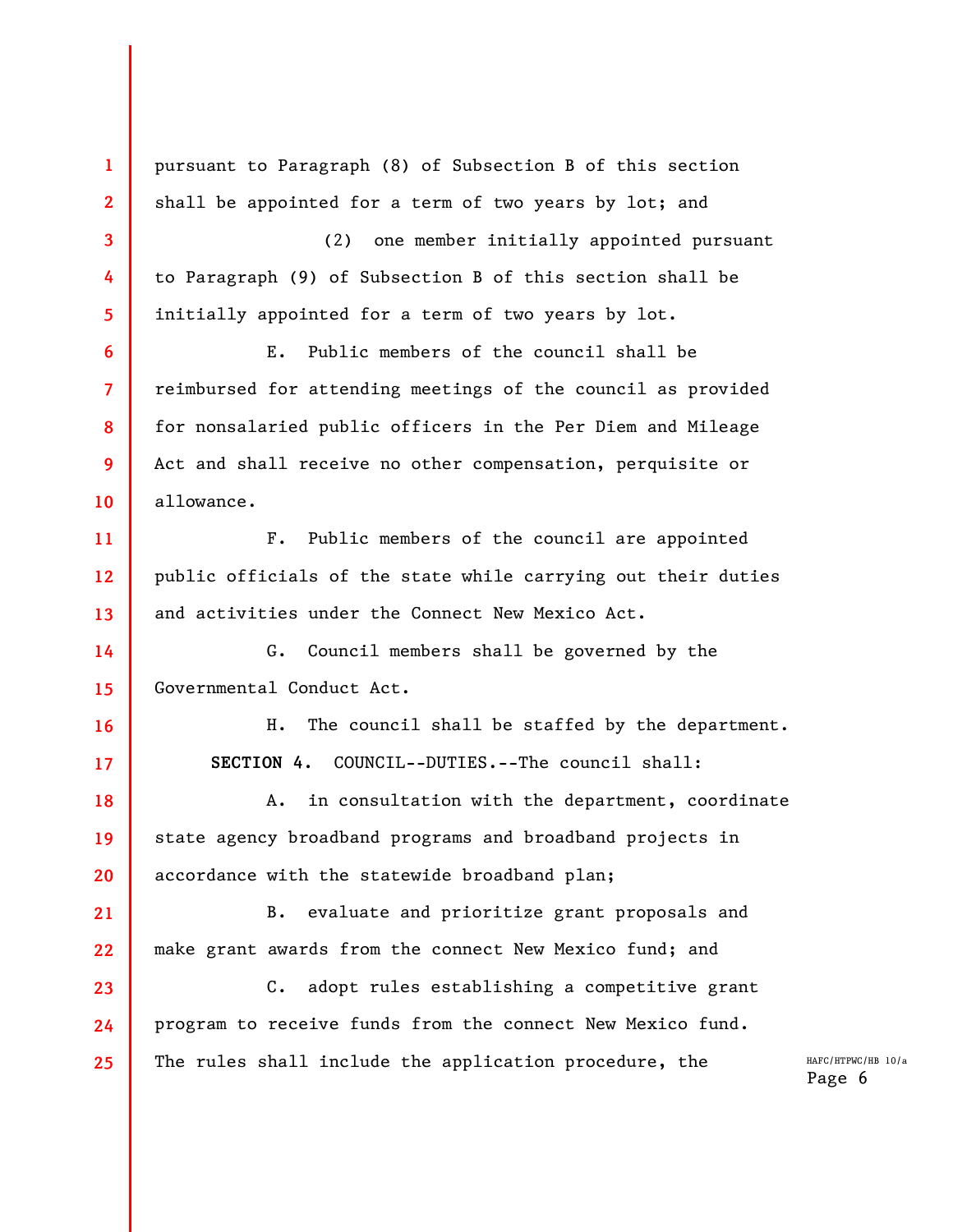1 2 required qualifications for projects and the purposes for which the grants may be used.

3

4

5

7

9

SECTION 5. BROADBAND KNOWLEDGE AND DIGITAL EQUITY ANALYSIS AND PLAN--REPORT--INCLUSION IN STATEWIDE BROADBAND PLAN.--

6 8 A. The council shall consult local and tribal governments, public educational institutions and state agencies to develop a digital equity analysis and plan to address:

10 11 12 13 14 (1) the challenges to digital inclusion that are posed by the lack of affordable quality service, broadband-enabled devices or the knowledge of how to use the devices effectively in different age, cultural or geographic populations across the state;

15 16 17 18 (2) the federal and private sector programs that could be applied to by state agencies or local or tribal governments to address the challenges identified in Paragraph (1) of this subsection; and

19 20 21 22 (3) existing state programs or state programs that could be established that address or could leverage federal and private sector programs to address the challenges identified in Paragraph (1) of this subsection.

23 24 25 B. On or before August 1, 2023, the council shall report on the digital equity analysis and plan to the department and appropriate interim legislative committees.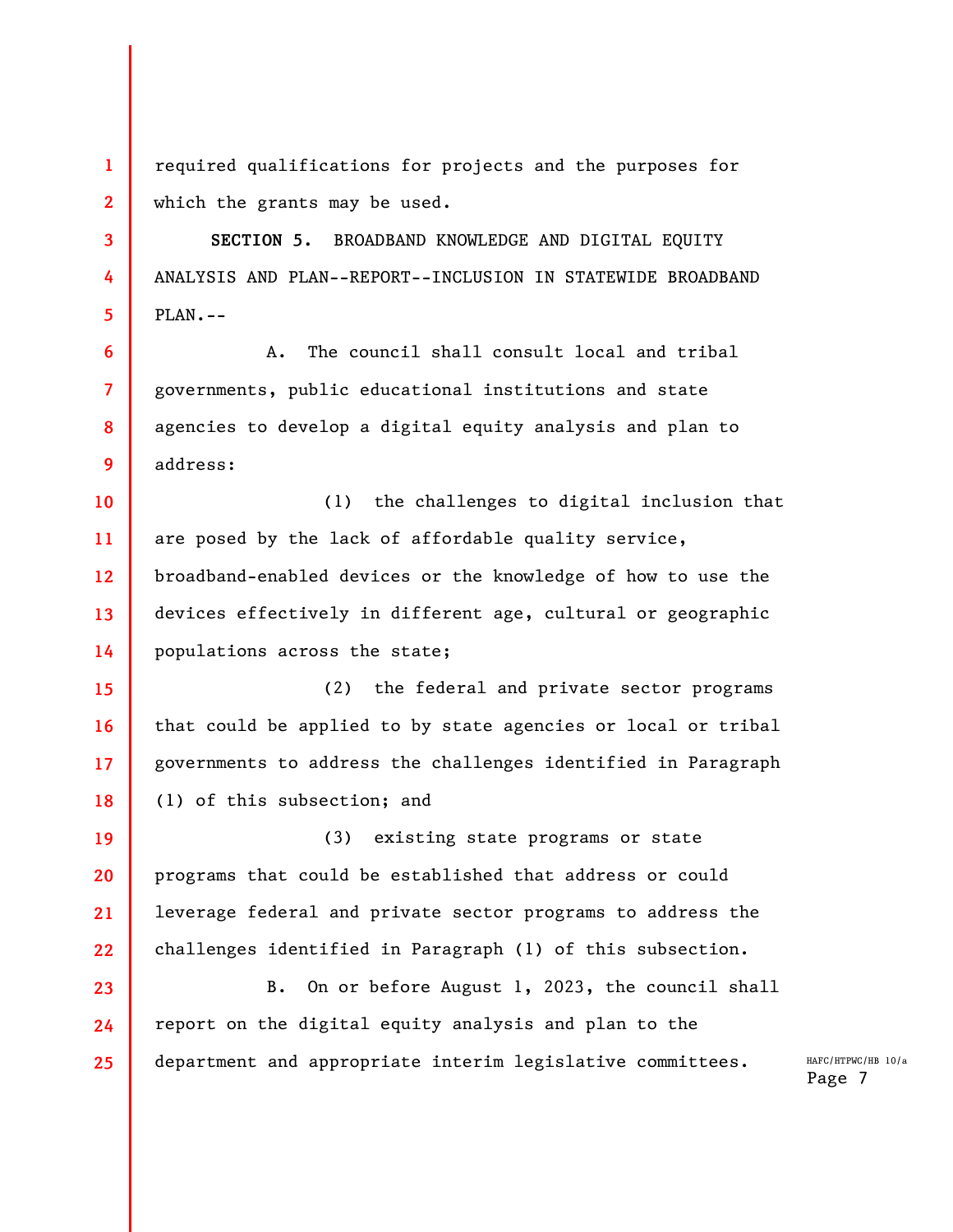C. On or before January 1, 2024, the department shall incorporate the digital equity analysis and plan and its recommendations into the statewide broadband plan.

1

2

3

4

5

6

7

23

24

25

D. The department shall cooperate with and provide relevant broadband-related information collected or developed by the department with the council.

SECTION 6. CONNECT NEW MEXICO FUND CREATED.--

8 9 10 11 12 13 14 15 16 17 A. The "connect New Mexico fund" is created in the state treasury. The fund consists of appropriations, gifts, grants and donations. Money in the fund is subject to appropriation by the legislature to the council for the purpose of administering the broadband grant program. Disbursements from the fund shall be made upon warrants drawn by the secretary of finance and administration pursuant to vouchers signed by the chair of the council. Any unexpended or unencumbered balance in the fund remaining at the end of any fiscal year shall not revert to the general fund.

18 19 20 21 22 B. The council shall implement the broadband grant program to develop, expand and support digital inclusion; provided that the council shall each year seek to award grants for proposals submitted by the following entities throughout the state:

- (1) local governments;
- (2) state agencies;

(3) public educational institutions;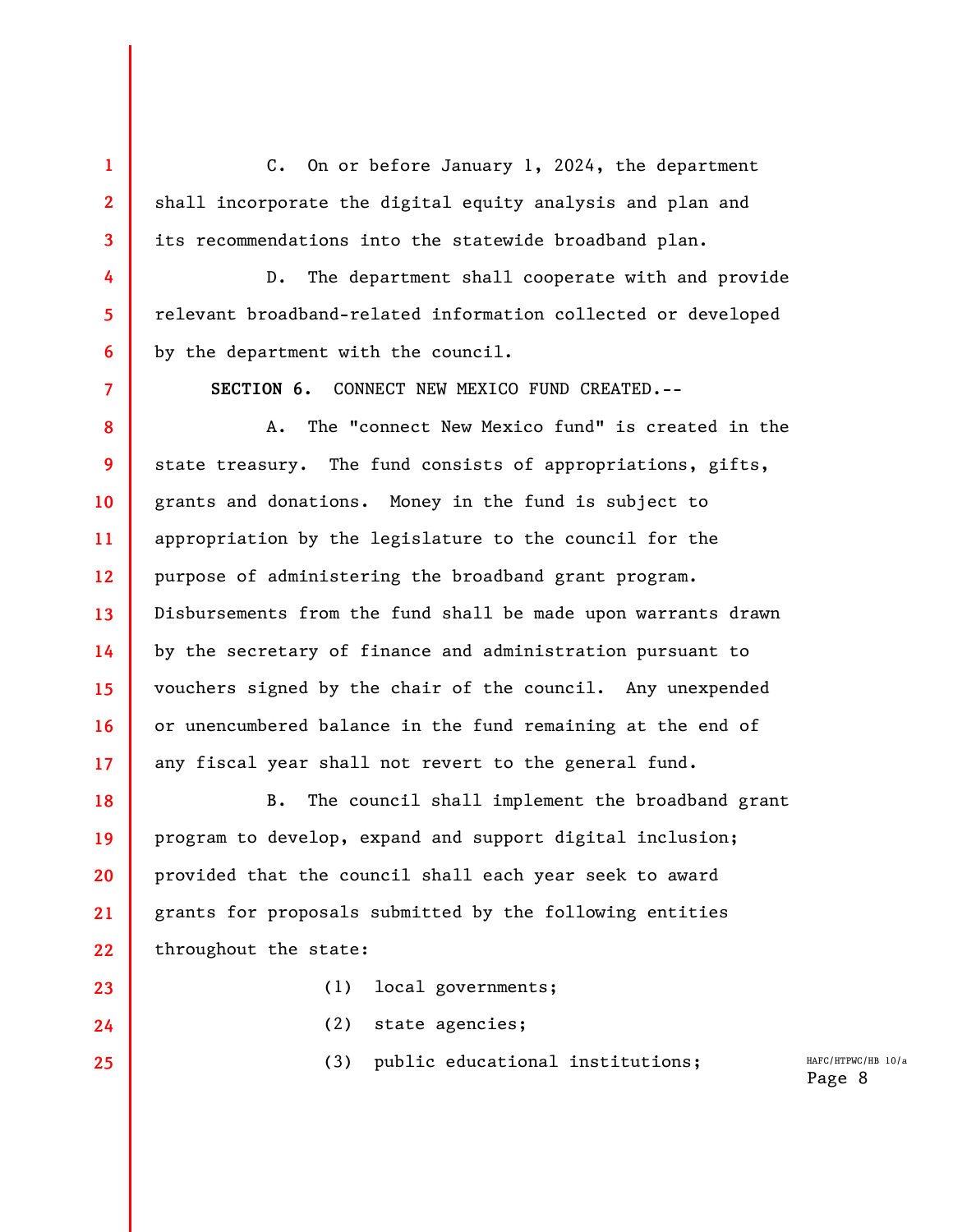HAFC/HTPWC/HB 10/a Page 9 1 2 3 4 5 6 7 8 9 10 11 12 13 14 15 16 17 18 19 20 21 22 23 24 25 (4) tribal governments; and (5) entities created by a joint powers agreement pursuant to the Joint Powers Agreements Act. C. When approving grants from the connect New Mexico fund, the council shall give consideration to: (1) the extent to which the project connects unserved and underserved populations of New Mexico, with priority given to projects that will connect unserved populations; (2) the extent to which the project meets or exceeds the baseline standards established by the federal communications commission; (3) the extent to which the project leverages existing infrastructure; (4) the extent to which the project complements or coordinates with the statewide broadband plan; (5) the extent to which the project leverages regional collaboration; (6) the degree to which the project fosters digital inclusion; (7) the extent to which the project stimulates in-state economic development, including the creation of jobs and apprenticeships; and (8) the extent to which the project leverages in-kind or financial support from local agencies or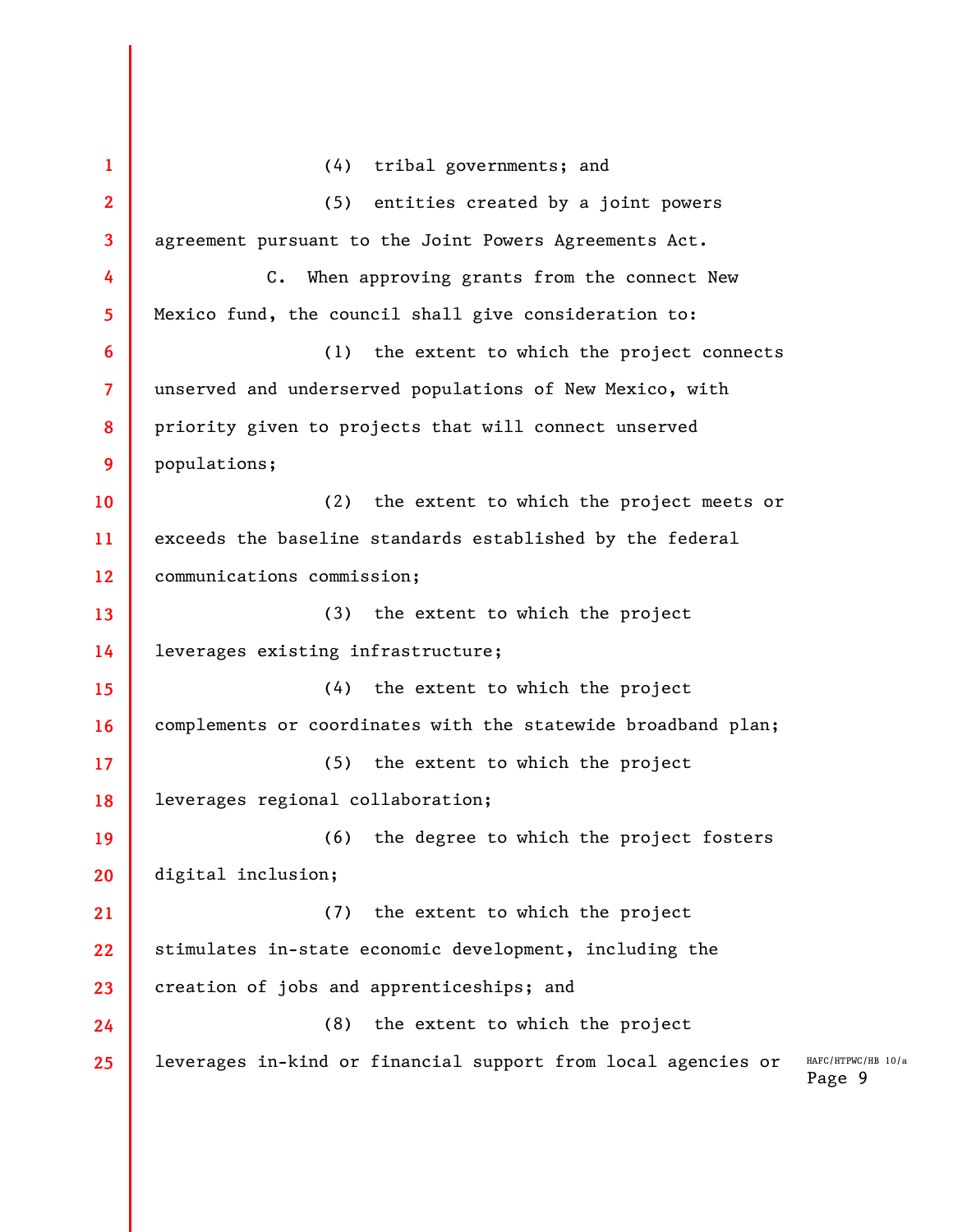entities, federal assistance funding or federal Coronavirus Aid, Relief, and Economic Security Act, federal Consolidated Appropriations Act, 2021 or federal American Rescue Plan Act of 2021 funding.

5

1

2

3

4

6

7

8

9

10

11

SECTION 7. DATA COLLECTION--ANNUAL REPORT.--

A. By October 1 of each year, the department, in coordination with the council, shall provide to the appropriate legislative interim committees a report on the access to and quality of service of broadband across the state. Information shall be provided on a county-by-county basis.

12 13 B. The report shall contain the following information:

14 15 16 (1) progress achieved toward digital equity and digital inclusion as identified in the digital equity analysis and plan;

17 18 (2) progress achieved on implementation of the statewide broadband plan;

19 20 21 22 (3) identified obstacles to an integrated system of permits, licenses and rules for broadband infrastructure across the state, including an expedited review process for rights of way use applications;

23 24 25 (4) recommended statutory, regulatory or policy changes and budget recommendations for the development and expansion of broadband infrastructure and digital equity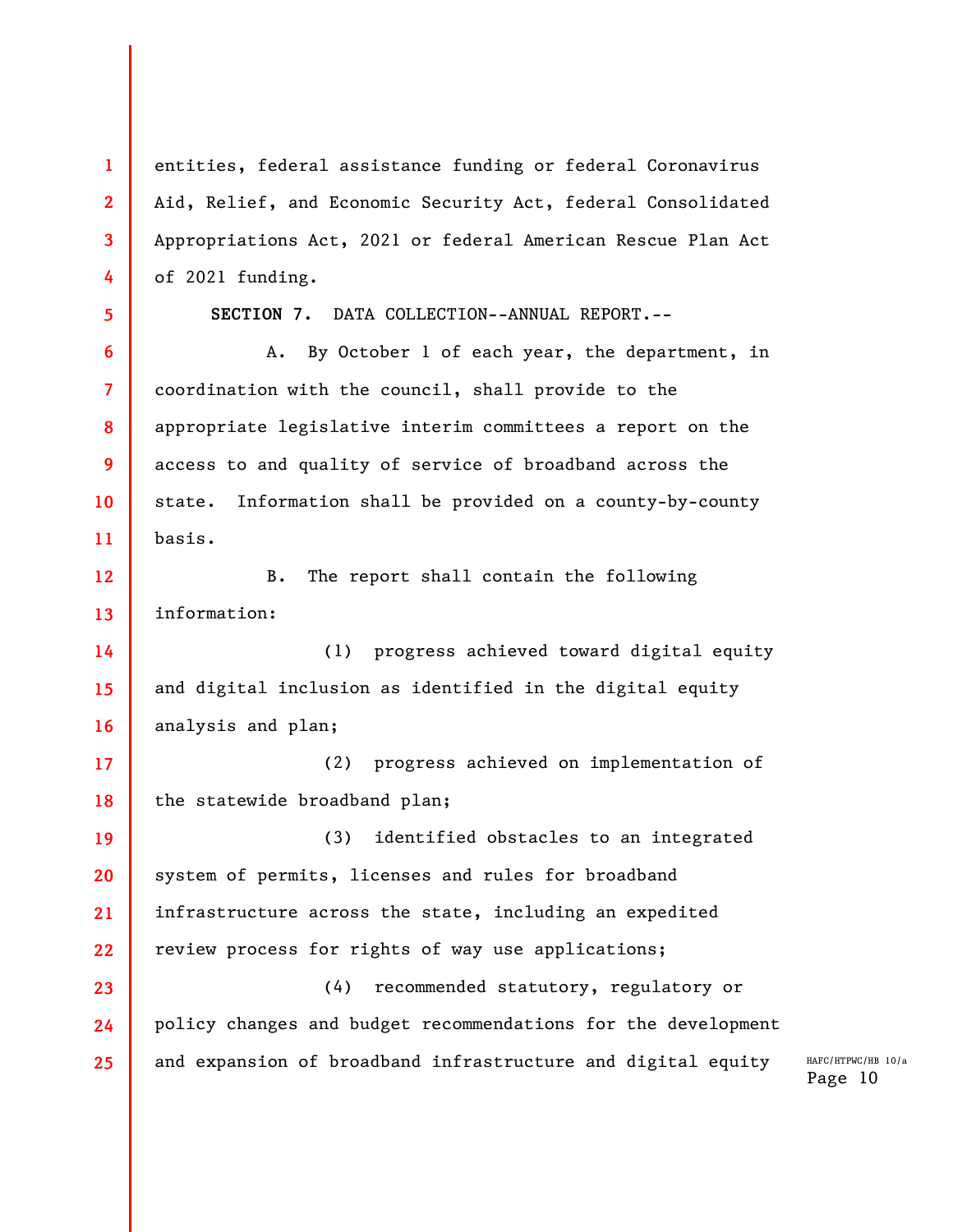1 2 3 4 5 6 7 8 9 10 11 12 13 14 15 16 17 18 19 20 21 22 23 24 25 and digital inclusion; and (5) information on the broadband grant program, including: (a) a list of grant recipients; (b) the amount and date of each grant; (c) a description of each project funded; and (d) a description of how each project contributes to the statewide broadband plan and demonstrates increased access and quality of service for the unserved and underserved populations of New Mexico. SECTION 8. Section 63-9H-3 NMSA 1978 (being Laws 1999, Chapter 295, Section 3, as amended) is amended to read: "63-9H-3. DEFINITIONS.--As used in the Rural Telecommunications Act of New Mexico: A. "affordable rates" means rates for basic service that promote universal service within a local exchange service area, giving consideration to the economic conditions and costs to provide service in the area in which service is provided; B. "basic service" means service that is provided to a rural end-user customer that is consistent with the federal act; C. "broadband infrastructure" means any cable or device used for high-capacity transmission over a wide range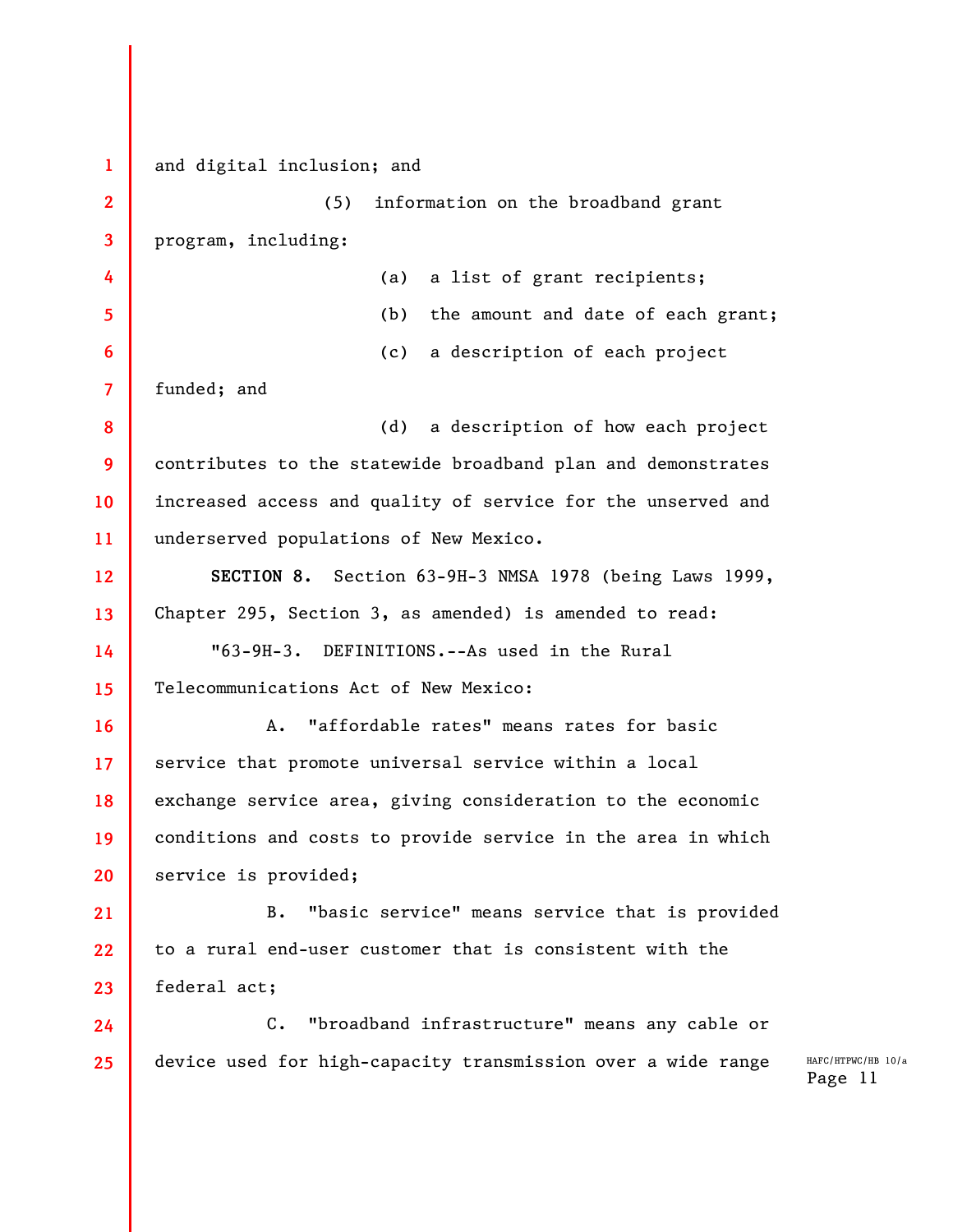of frequencies that enables a large number of electronic messages to be transmitted or received simultaneously;

D. "cable service" means the transmission to subscribers of video programming or other programming service and subscriber interaction, if any, that is required for the selection or use of the video programming or other programming service;

8 9 E. "commission" means the public regulation commission;

10 11 12 13 14 15 F. "digital equity" means information technology needed for civic and cultural participation, employment, education, business and economic development, lifelong learning and access to essential services generally available to residents regardless of their racial grouping, socioeconomic status or cultural identity;

17 G. "digital inclusion" means access to and the ability to use information technologies;

18 19 20 H. "eligible telecommunications carrier" means an eligible telecommunications carrier as defined in the federal act;

21 22 I. "federal act" means the federal Telecommunications Act of 1996;

23 24 J. "fund" means the state rural universal service fund;

25

1

2

3

4

5

6

7

16

K. "incumbent local exchange carrier" means a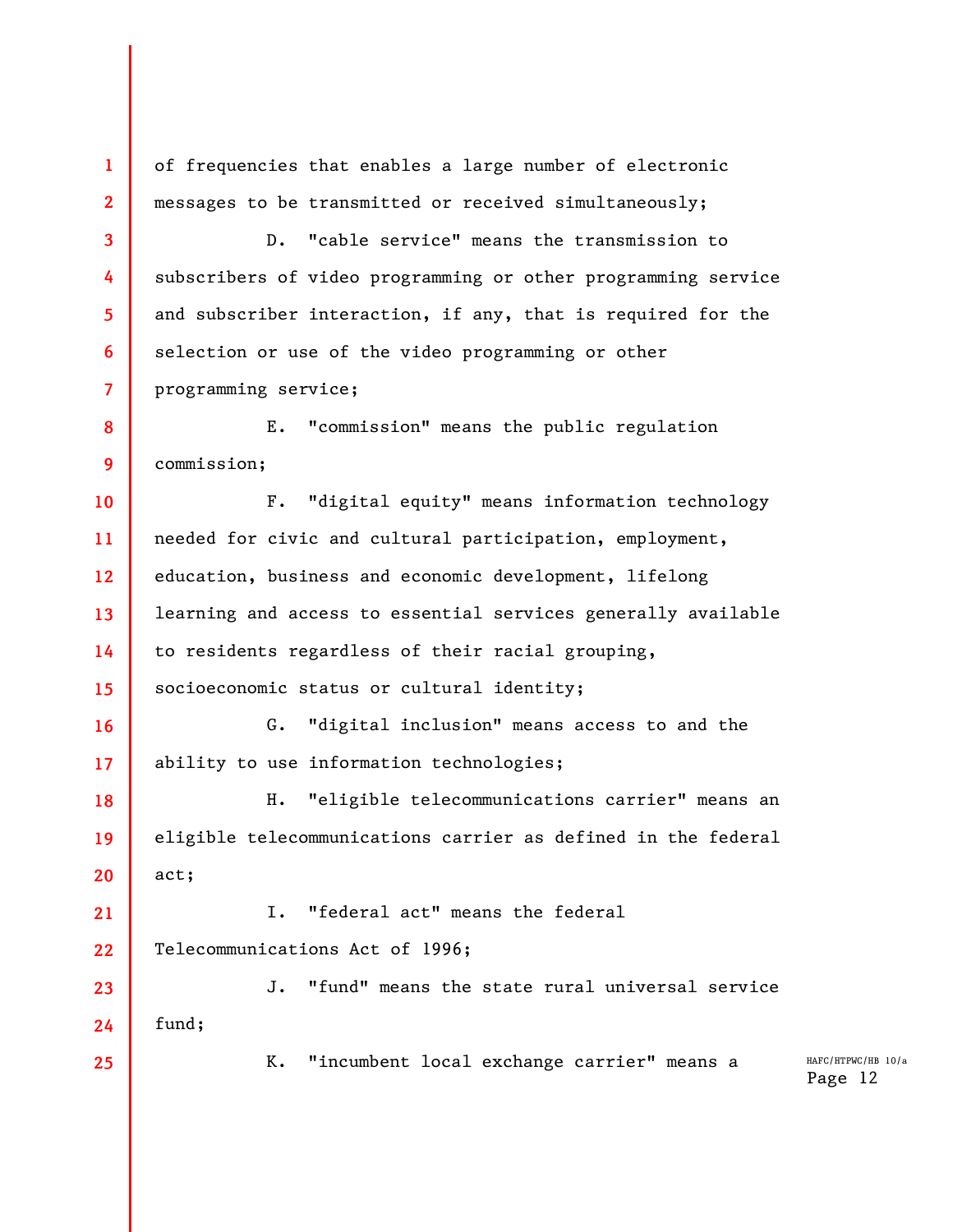person that:

1

2

5

3 4 6 (1) was designated as an eligible telecommunications carrier by the state corporation commission in Docket #97-93-TC by order dated October 23, 1997, or that provided local exchange service in this state on February 8, 1996; or

7 8 (2) became a successor or assignee of an incumbent local exchange carrier;

9 10 11 12 13 14 L. "incumbent rural telecommunications carrier" means an incumbent local exchange carrier that serves fewer than fifty thousand access lines within the state and has been designated as an eligible telecommunications carrier by the state corporation commission or the public regulation commission;

15 16 17 18 M. "local exchange area" means a geographic area encompassing one or more local communities, as described in maps, tariffs or rate schedules filed with the commission, where local exchange rates apply;

19 20 21 22 N. "local exchange service" means the transmission of two-way interactive switched voice communications furnished by a telecommunications carrier within a local exchange area;

23 24 25 O. "long distance service" means telecommunications service between local exchange areas that originate and terminate within the state;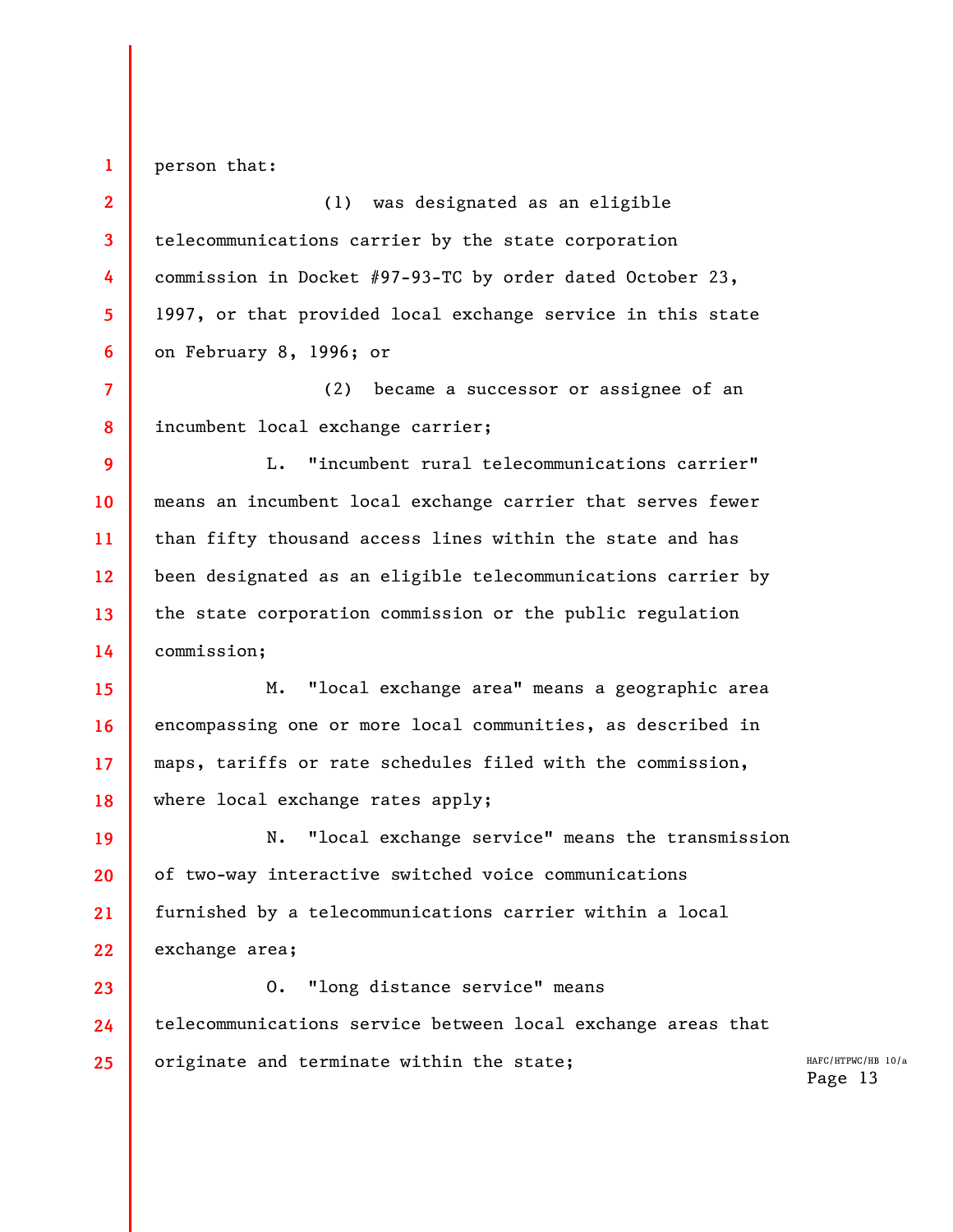1 2 3 4 5 6 7 8 9 10 11 12 P. "private telecommunications service" means a system, including its construction, maintenance or operation for the provision of telecommunications service, or any portion of that service, by a person for the sole and exclusive use of that person and not for resale, directly or indirectly. For purposes of this definition, the person that may use the service includes any affiliates of the person if at least eighty percent of the assets or voting stock of the affiliates is owned by the person. If any other person uses the telecommunications service, whether for hire or not, the private telecommunications service is a public telecommunications service;

13 14 15 16 17 18 19 20 21 22 23 24 Q. "public telecommunications service" means the transmission of signs, signals, writings, images, sounds, messages, data or other information of any nature by wire, radio, lightwaves or other electromagnetic means originating and terminating in this state regardless of actual call routing. "Public telecommunications service" does not include the provision of terminal equipment used to originate or terminate the service; private telecommunications service; broadcast transmissions by radio, television and satellite broadcast stations regulated by the federal communications commission; radio common carrier services, including mobile telephone service and radio paging; or cable service;

25

R. "statewide broadband plan" means the State of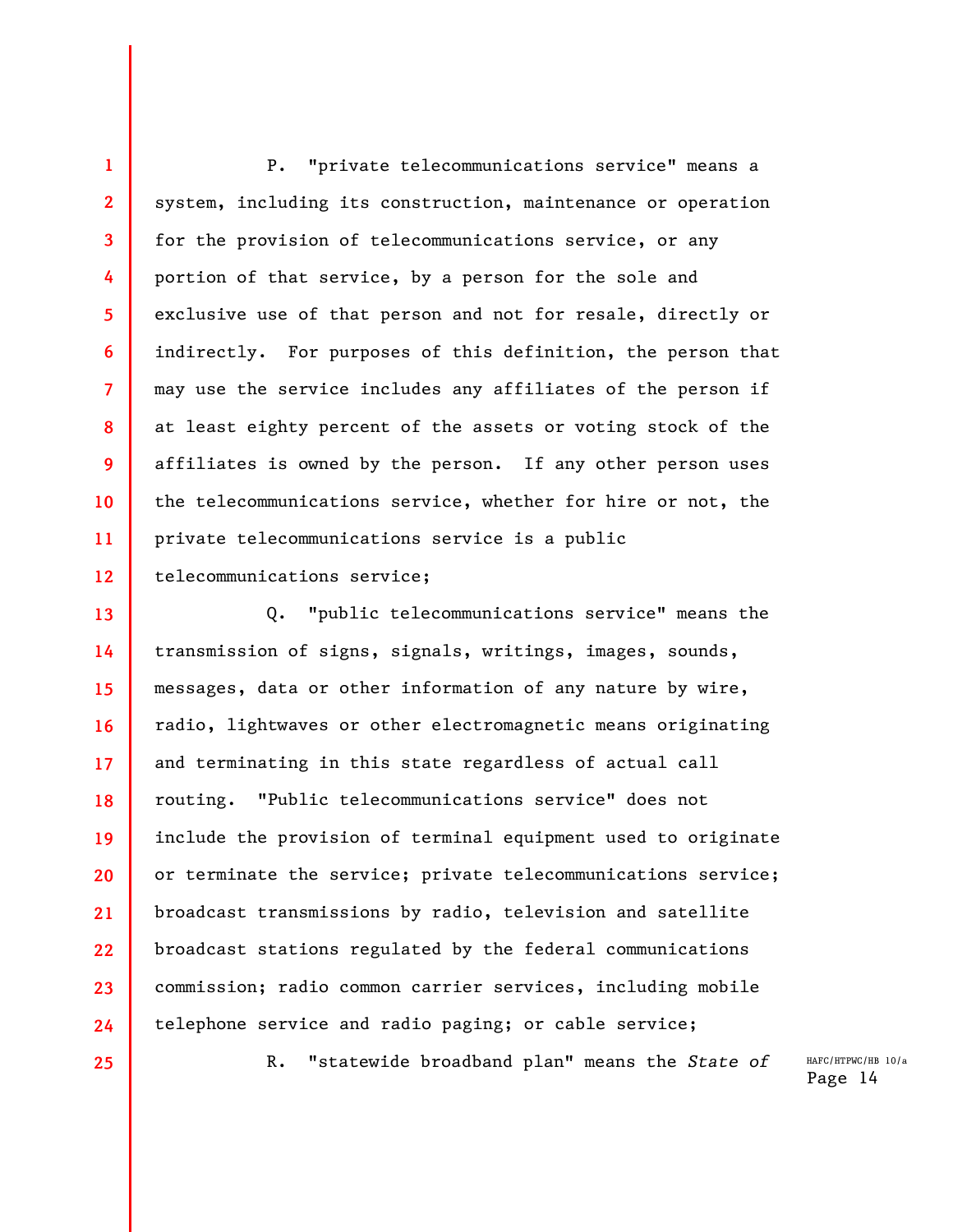New Mexico Broadband Strategic Plan and Rural Broadband Assessment published by the department of information technology in June 2020; provided that, upon Senate Bill 93 of the first session of the fifty-fifth legislature becoming law, "statewide broadband plan" means the statewide broadband plan developed pursuant to that law; and

1

2

3

4

5

6

7

8

9

10

S. "telecommunications carrier" means a person that provides public telecommunications service."

SECTION 9. Section 63-9H-6 NMSA 1978 (being Laws 1999, Chapter 295, Section 6, as amended) is amended to read:

11 12 "63-9H-6. STATE RURAL UNIVERSAL SERVICE FUND-- ESTABLISHMENT.--

13 14 15 16 17 18 19 20 21 22 23 A. The commission shall implement and maintain a "state rural universal service fund" to maintain and support universal service that is provided by eligible telecommunications carriers, including commercial mobile radio services carriers, as are determined by the commission. As used in this section, "universal service" means basic local exchange service, comparable retail alternative services at affordable rates, service pursuant to a lowincome telephone assistance plan and broadband internet access service to unserved and underserved areas as determined by the commission.

24 25 B. The fund shall be financed by a surcharge on intrastate retail public telecommunications services to be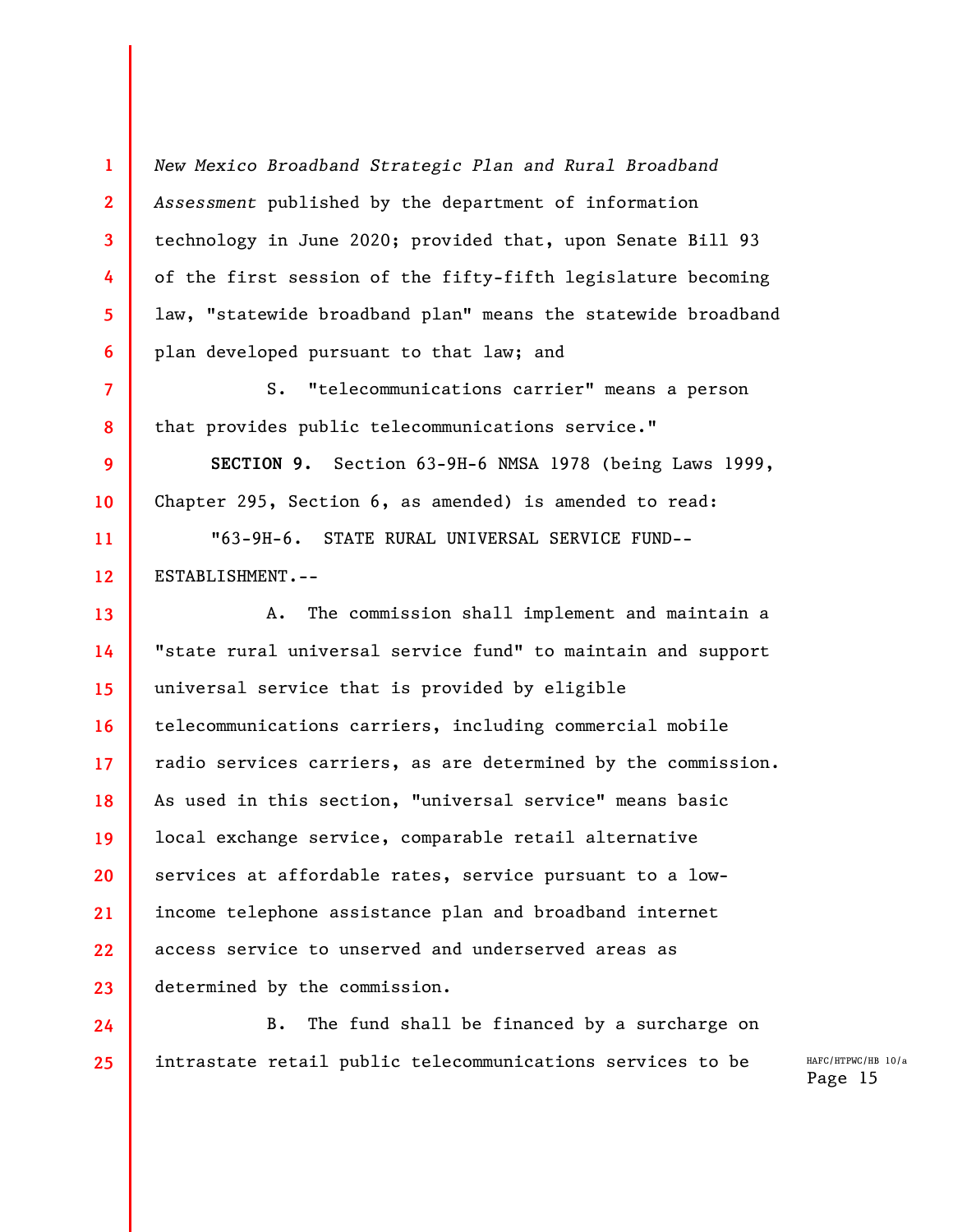1 2 3 4 5 6 7 8 9 10 11 12 13 14 15 16 17 18 19 20 21 22 23 24 25 determined by the commission, excluding services provided pursuant to a low-income telephone assistance plan billed to end-user customers by a telecommunications carrier, and excluding all amounts from surcharges, gross receipts taxes, excise taxes, franchise fees and similar charges. For the purpose of funding the fund, the commission has the authority to apply the surcharge on intrastate retail public telecommunications services provided by telecommunications carriers, including commercial mobile radio services and voice over internet protocol services, at a competitively and technologically neutral rate or rates to be determined by the commission. The commission may establish the surcharge as a percentage of intrastate retail public telecommunications services revenue or as a fixed amount applicable to each communication connection. For purposes of this section, a "communication connection" means a voice-enabled telephone access line, wireless voice connection, unique voice over internet protocol service connection or other uniquely identifiable functional equivalent as determined by the commission. Such surcharges shall be competitively and technologically neutral. Money deposited in the fund is not public money, and the administration of the fund is not subject to the provisions of law regulating public funds. The commission shall not apply this surcharge to a private telecommunications network; to the state, a county, a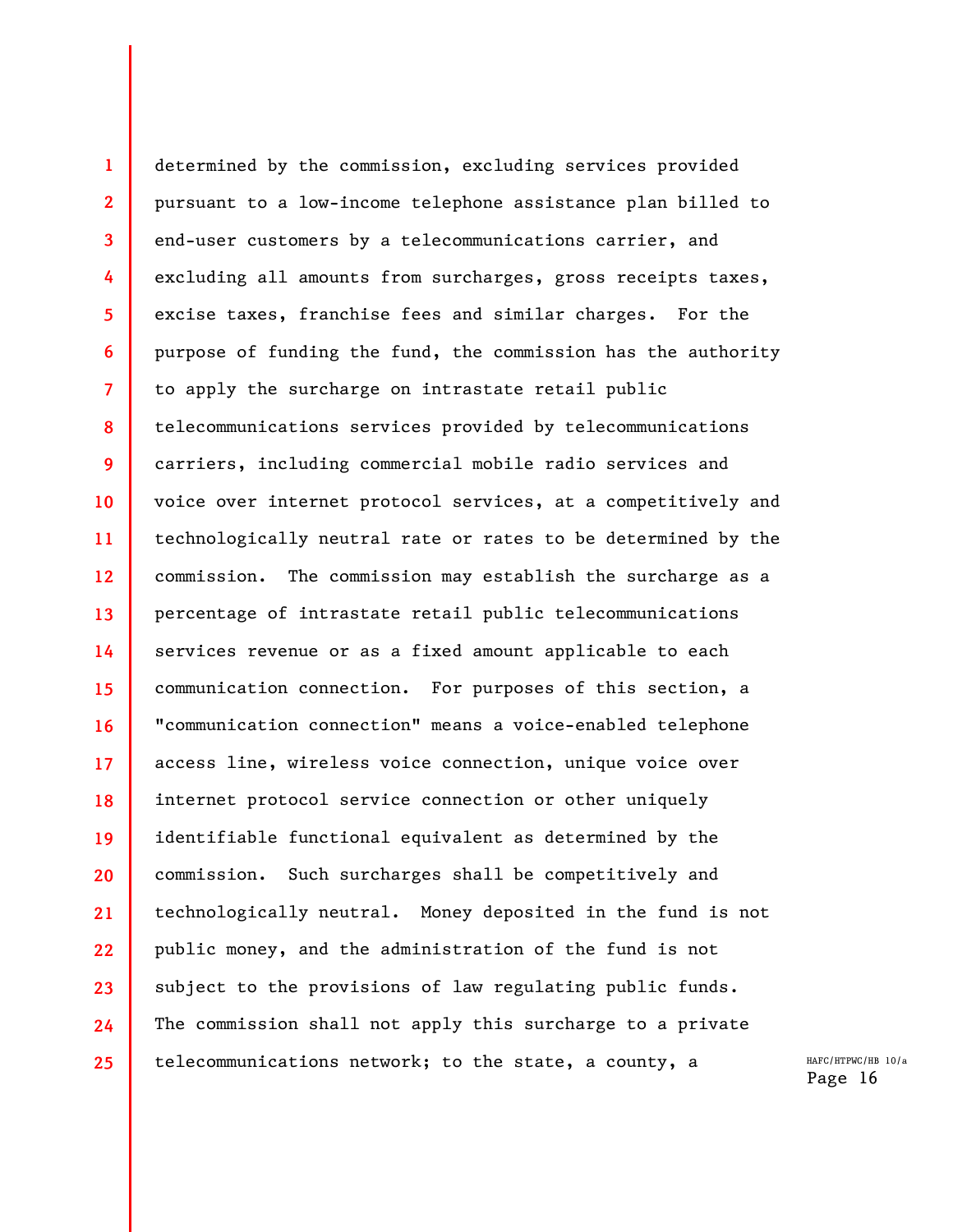municipality or other governmental entity; to a public school district; to a public institution of higher education; to an Indian nation, tribe or pueblo; or to Native American customers who reside on tribal or pueblo land.

6 11 C. The fund shall be competitively and technologically neutral, equitable and nondiscriminatory in its collection and distribution of funds, portable between eligible telecommunications carriers and additionally shall provide a specific, predictable and sufficient support mechanism as determined by the commission that ensures universal service in the state.

12

1

2

3

4

5

7

8

9

10

D. The commission shall:

13 14 15 16 17 18 (1) establish eligibility criteria for participation in the fund consistent with federal law that ensure the availability of universal service at affordable rates. The eligibility criteria shall not restrict or limit an eligible telecommunications carrier from receiving federal universal service support;

19 20 21 (2) provide for the collection of the surcharge on a competitively neutral basis and for the administration and disbursement of money from the fund;

22 23 (3) determine those services and areas requiring support from the fund;

24 25 (4) provide for the separate administration and disbursement of federal universal service funds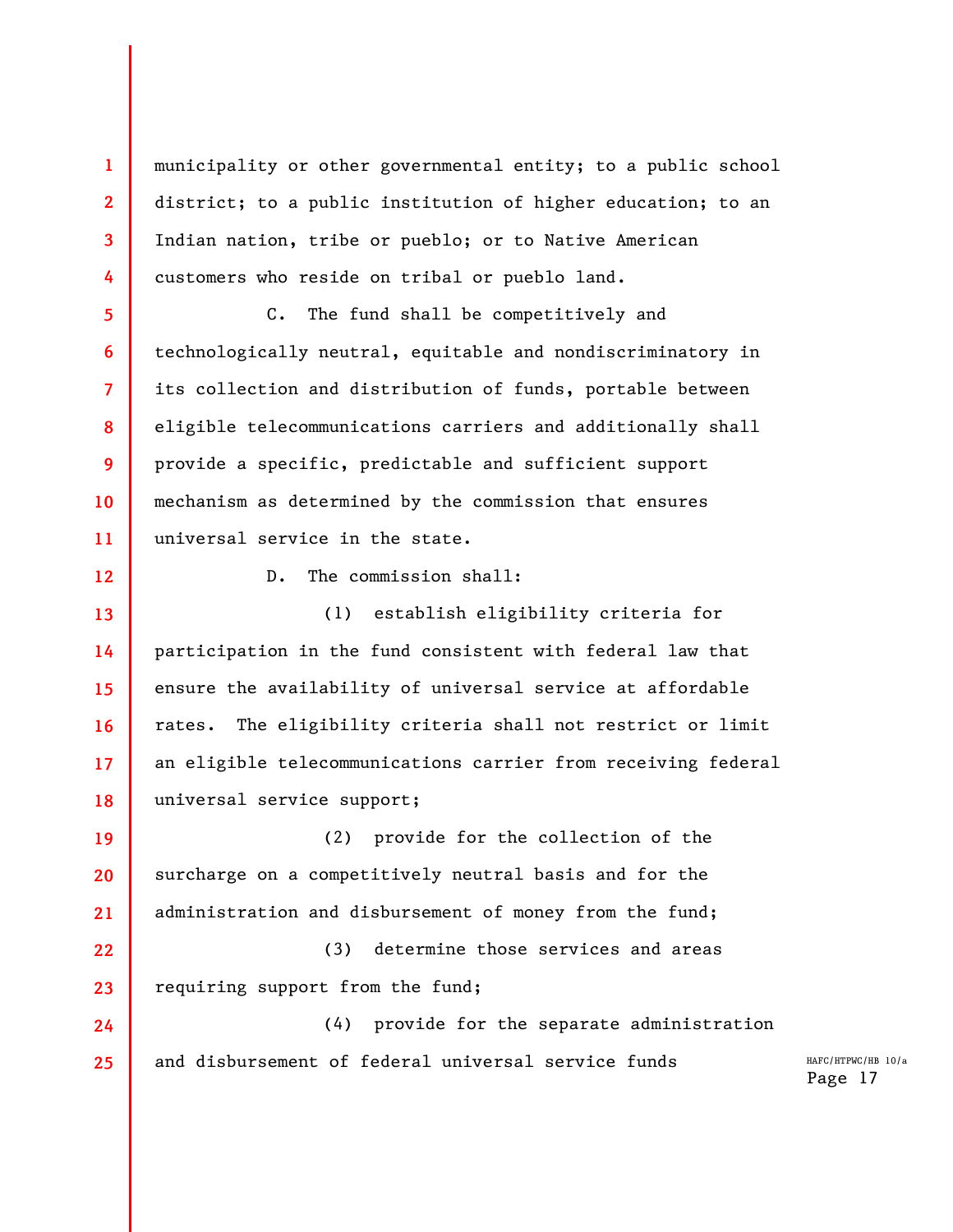consistent with federal law; and

1

2

3

4

5

6

(5) establish affordability benchmark rates for local residential and business services that shall be utilized in determining the level of support from the fund. The process for determining subsequent adjustments to the benchmark shall be established through a rulemaking.

7 8 9 10 11 12 13 14 15 16 17 E. All incumbent telecommunications carriers and competitive carriers already designated as eligible telecommunications carriers for the fund shall be eligible for participation in the fund. All other carriers that choose to become eligible to receive support from the fund may petition the commission to be designated as an eligible telecommunications carrier for the fund. The commission may grant eligible carrier status to a competitive carrier in a rural area upon a finding that granting the application is in the public interest. In making a public interest finding, the commission may consider at least the following items:

18 19 (1) the impact of designation of an additional eligible carrier on the size of the fund;

20 21 (2) the unique advantages and disadvantages of the competitor's service offering; and

22 23 (3) any commitments made regarding the quality of telephone service.

24 25 F. The commission shall adopt rules, including a provision for variances, for the implementation and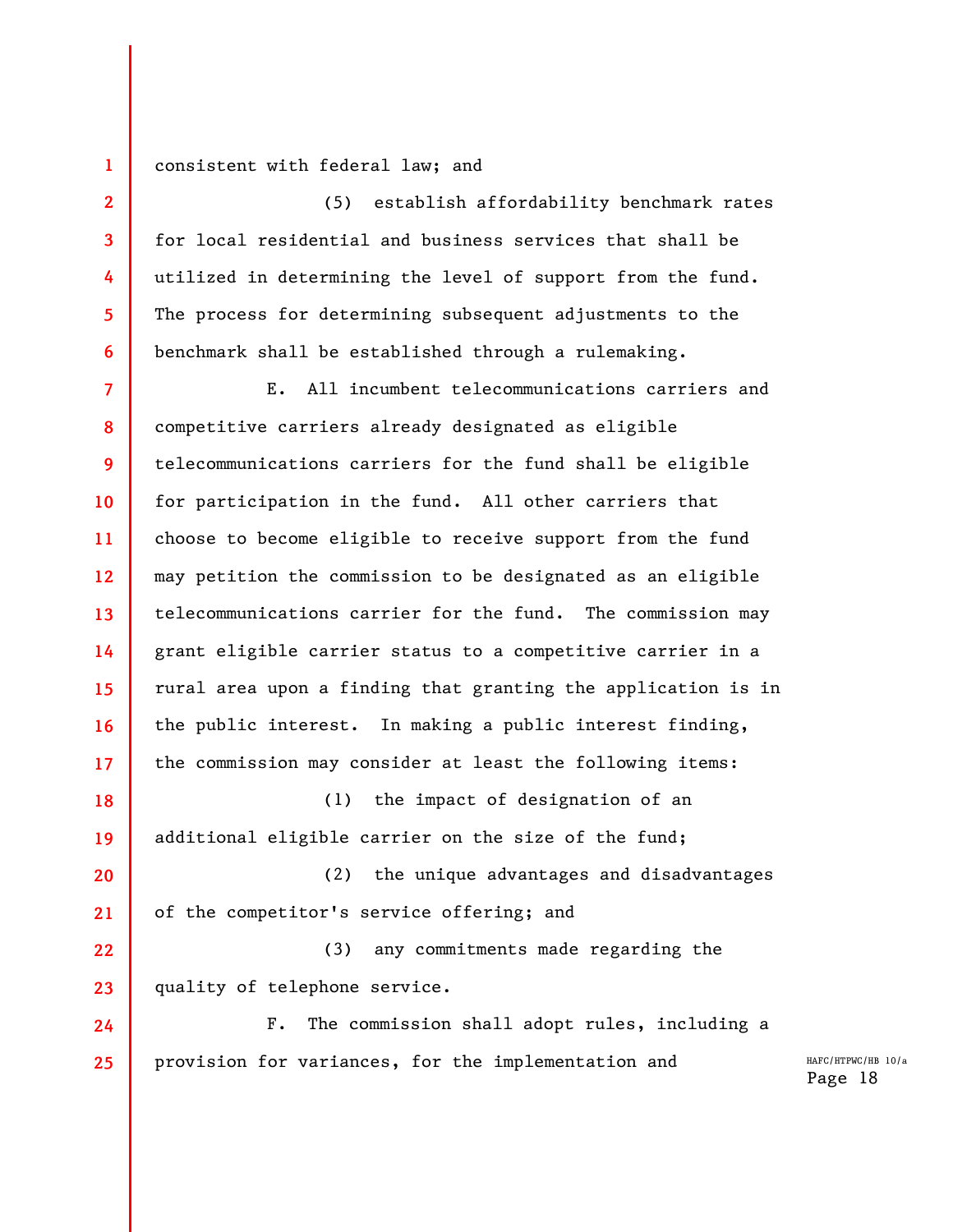administration of the fund in accordance with the provisions of this section. The rules shall enumerate the appropriate uses of fund support and any restrictions on the use of fund support by eligible telecommunications carriers. The rules shall require that an eligible telecommunications carrier receiving support from the fund pursuant to Subsection K, L or M of this section must expend no less than sixty percent of the support it receives to deploy and maintain broadband internet access services in rural areas of the state. The rules also shall provide for annual reporting by eligible telecommunications carriers verifying that the reporting carrier continues to meet the requirements for designation as an eligible telecommunications carrier for purposes of the fund and is in compliance with the commission's rules, including the provisions regarding use of support from the fund.

1

2

3

4

5

6

7

8

9

10

11

12

13

14

15

16

17 18 19 20 21 22 23 24 25 G. The commission shall, upon implementation of the fund, select a neutral third-party administrator to collect, administer and disburse money from the fund under the supervision and control of the commission pursuant to established criteria and rules promulgated by the commission. The administrator may be reasonably compensated for the specified services from the surcharge proceeds to be received by the fund pursuant to Subsection B of this section. For purposes of this subsection, the commission shall not be a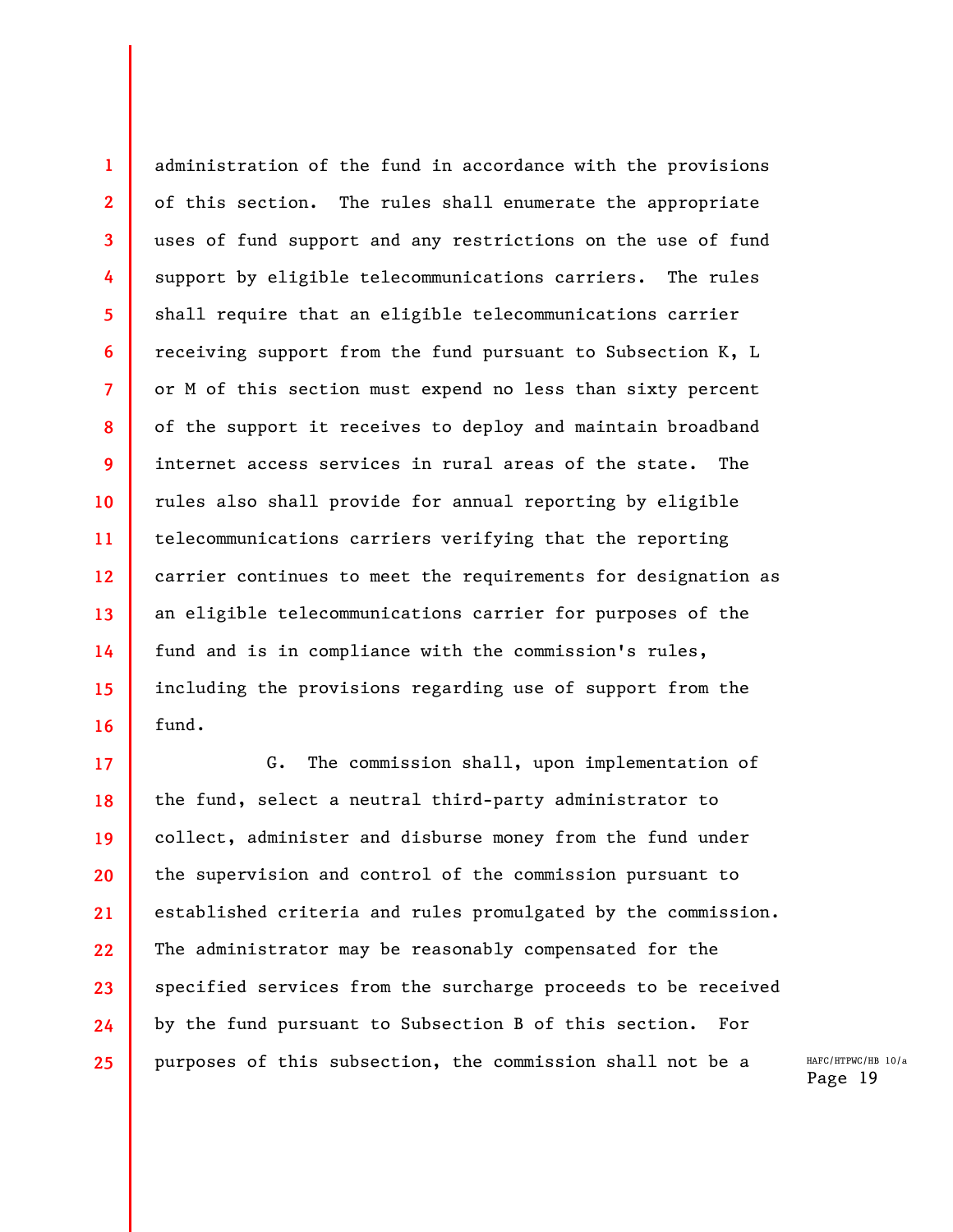neutral third-party administrator.

1

2

3

4

5

6

7

8

16

17

18

19

20

21

22

23

24

25

H. The fund established by the commission shall ensure the availability of universal service as determined by the commission at affordable rates in rural areas of the state; provided, however, that nothing in this section shall be construed as granting any authority to the commission to impose the surcharge on or otherwise regulate broadband internet access services.

9 10 11 12 13 14 15 I. The commission shall ensure that intrastate switched access charges are equal to interstate switched access charges established by the federal communications commission as of January 1, 2006. Nothing in this section shall preclude the commission from considering further adjustments to intrastate switched access charges based on changes to interstate switched access charges.

J. To ensure that providers of intrastate retail communications service contribute to the fund and to further ensure that the surcharge determined pursuant to Subsection B of this section to be paid by the end-user customer will be held to a minimum, the commission shall adopt rules, or take other appropriate action, to require all such providers to participate in a plan to ensure accurate reporting.

K. The commission shall authorize payments from the fund to incumbent local exchange carriers, in combination with revenue-neutral rate rebalancing up to the affordability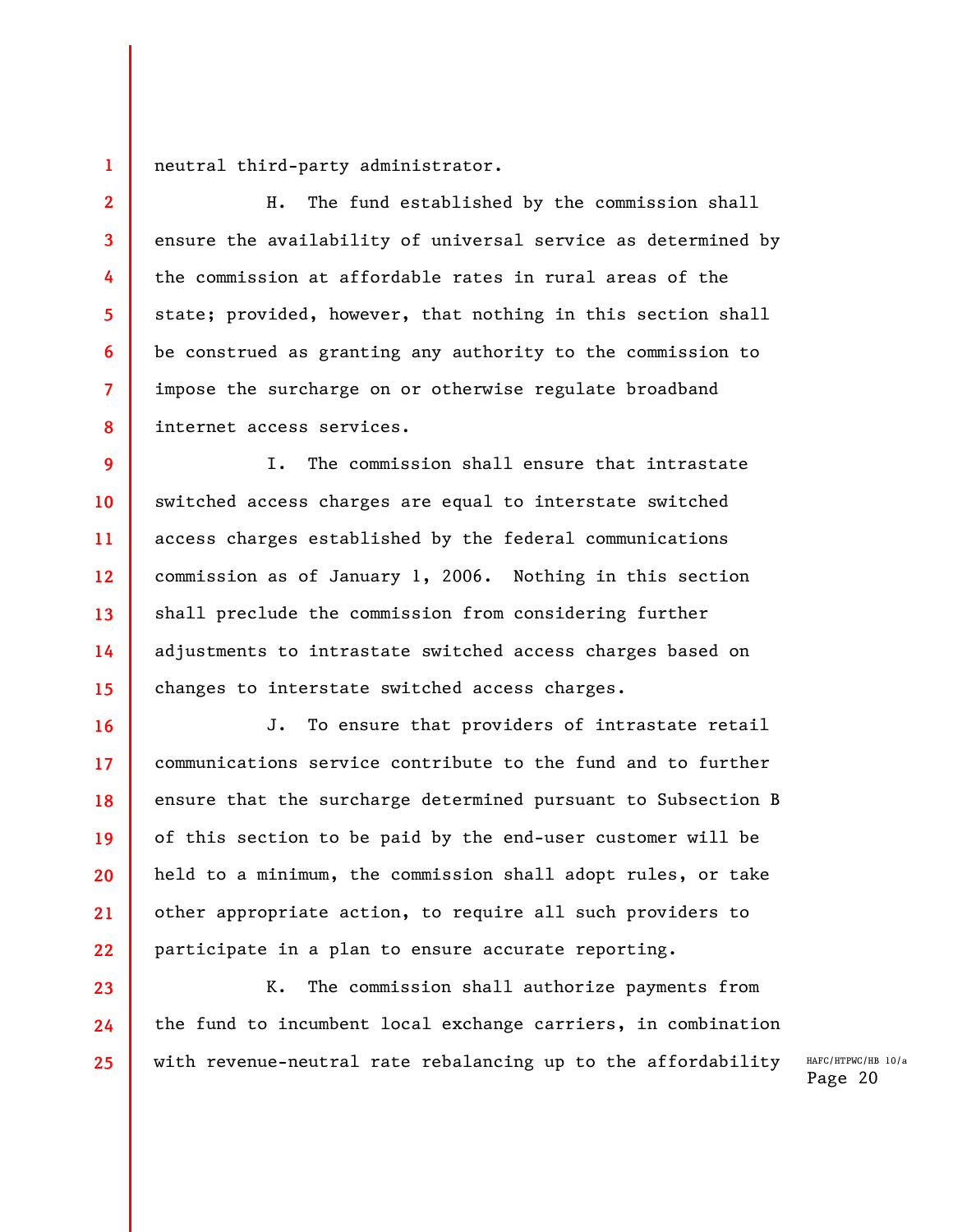1 2 3 4 benchmark rates. Beginning in 2018, the commission shall make access reduction support payments in the amount made from the fund in base year 2014, adjusted each year thereafter by:

5 6 7 8 (1) the annual percentage change in the number of access lines served by the incumbent local exchange carriers receiving such support for the prior calendar year, as compared to base year 2014; and

9 10 (2) changes in the affordability benchmark rates that have occurred since 2014.

11 12 13 14 15 16 17 18 L. The commission shall determine the methodology to be used to authorize payments to all other carriers that apply for and receive eligible carrier status; provided, however, that nothing in this section shall limit the commission's authority to adopt rules pursuant to Subsection F of this section regarding appropriate uses of fund support and any restrictions on the use of the fund support by eligible telecommunications carriers.

19 20 21 22 23 24 25 M. The commission may also authorize payments from the fund to incumbent rural telecommunications carriers or to telecommunications carriers providing comparable retail alternative services that have been designated as eligible telecommunications carriers serving in rural areas of the state upon a finding, based on factors that may include a carrier's regulated revenues, expenses or investment, by the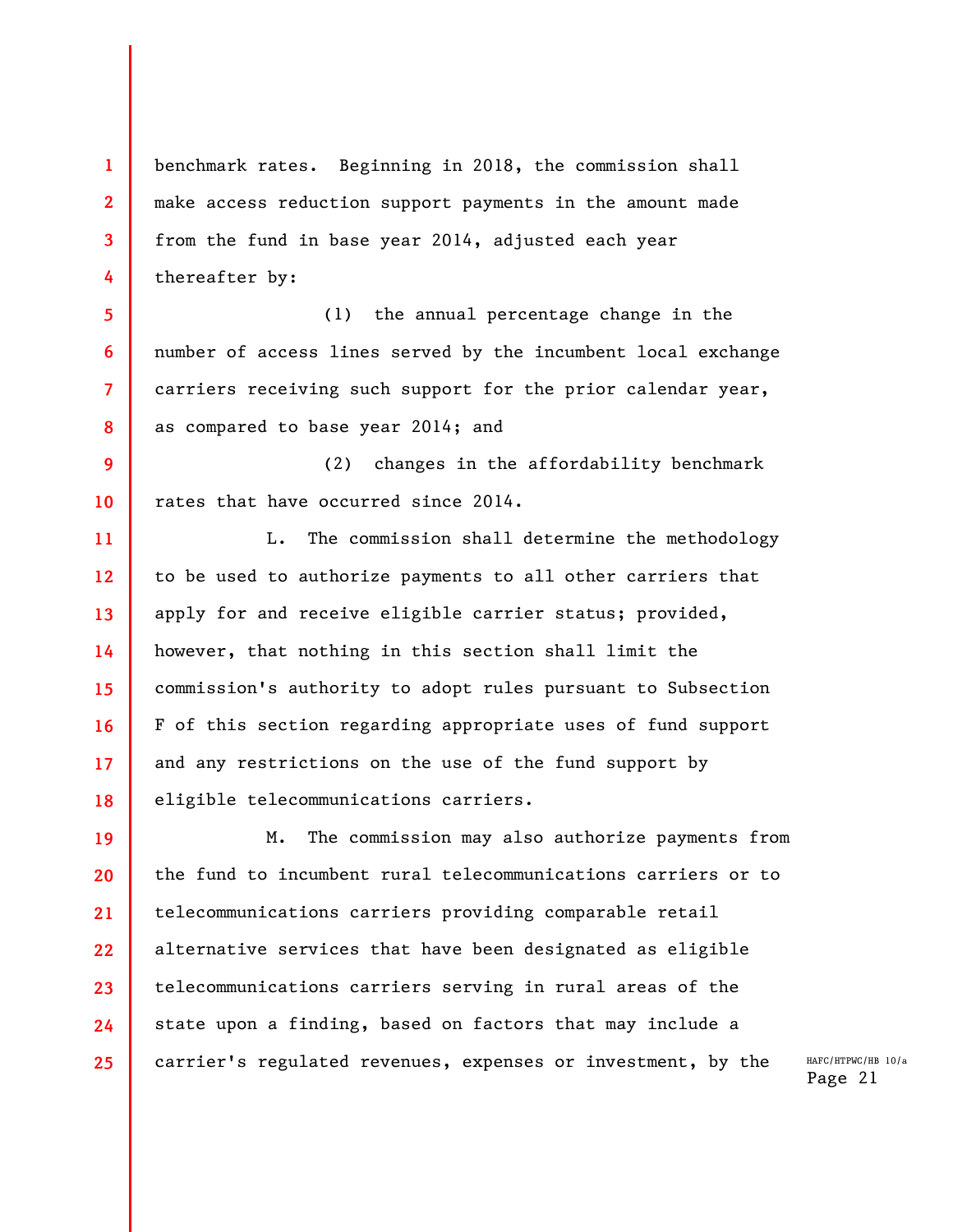1 2 3 4 5 6 7 8 9 commission that such payments are needed to ensure the widespread availability and affordability of universal service. The commission shall decide cases filed pursuant to this subsection with reasonable promptness, with or without a hearing, but no later than six months following the filing of an application seeking payments from the fund, unless the commission finds that a longer time will be required, in which case the commission may extend the period for an additional three months.

10 11 12 13 14 15 N. The commission shall adopt rules that establish and implement a broadband program to provide funding to eligible telecommunications carriers for the construction and maintenance of broadband infrastructure. Each year, a minimum of eight million dollars (\$8,000,000) of the fund shall be dedicated to the broadband program.

16 17 O. Rules adopted pursuant to Subsection N of this section shall require that the commission:

18 19 (1) consider applications for funding on a technology-neutral basis;

20 21 22 23 (2) submit applications for funding to the connect New Mexico council for prioritization and alignment with the statewide broadband plan to ensure digital equity and digital inclusion; and

24 25 (3) require that the awards of support be consistent with federal universal service support programs.